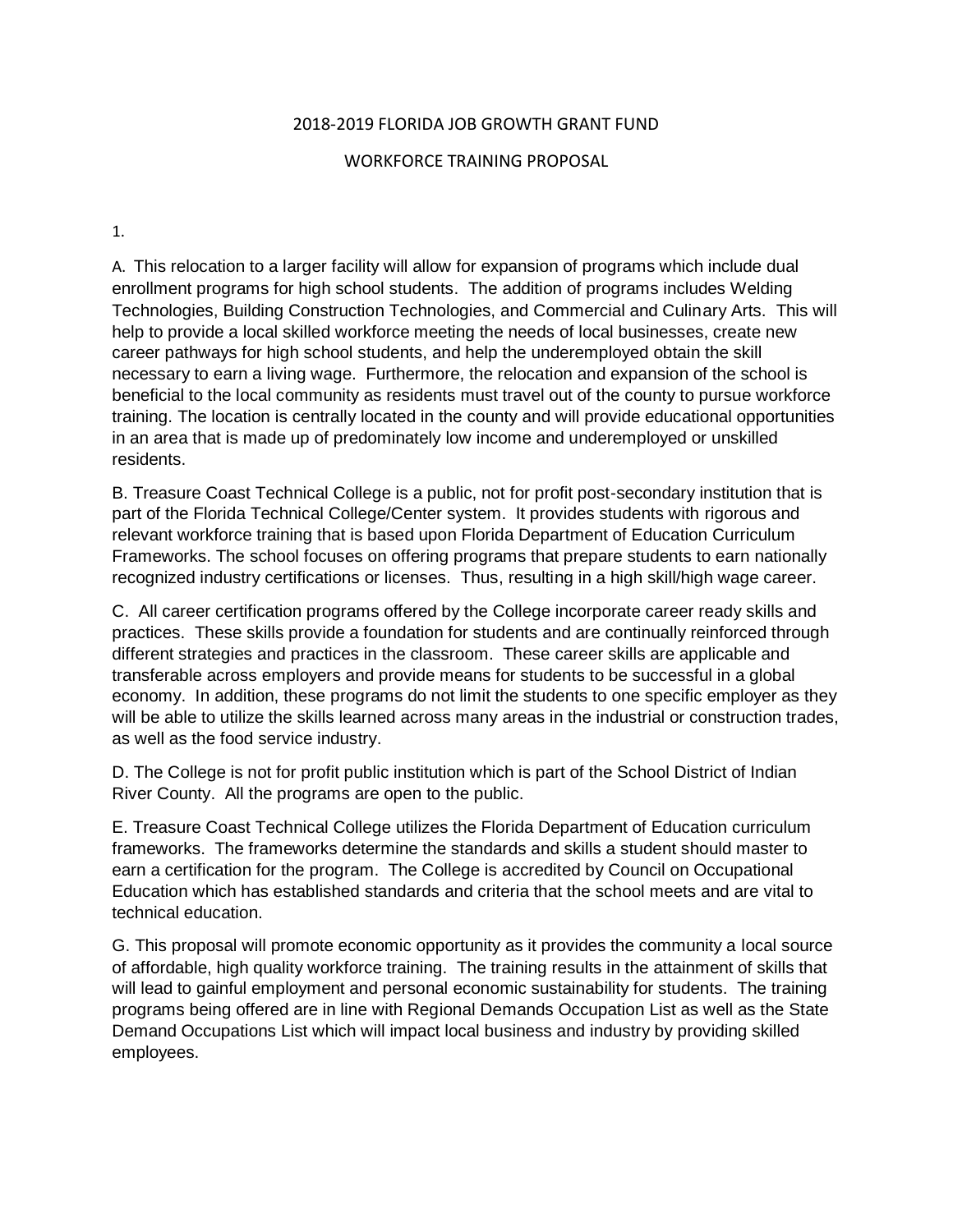## A. NO

B. Yes – The proposed workforce training program Welding Technologies aligns with the targeted Aviation industry under maintenance, repair, and manufacturing of aircraft and parts. It is also aligned with the automotive and marine industries, as welders are in demand in those areas as well. Food and Beverage is also listed under other manufacturing/industries and Commercial and Culinary Arts is aligned with this grouping.

C. The proposal is to assist in expanding the College's programs by offering Welding Technologies, Building Construction Technologies, and Commercial and Culinary Arts. These programs align with several occupations listed on the State and Region 20 demand list. They include Welders, plumbers, Carpenters, Construction Supervisors, Chefs and Head Cooks and Food Service Managers.

D. All training will be delivered through traditional classroom-based methods. The training will take place on campus at 4680 28<sup>th</sup> Court, Vero Beach, FL 32967.

E. All three programs can enroll 20 students per program/class. Classes will be held during the day and the evening. Anticipated enrollment will be 80 to 85 students. There will be a part-time welding program offered to accommodate students who cannot attend during the day.

F. The programs will be offered in semesters. The full-time welding program will begin August  $20<sup>th</sup>$  and complete May 24<sup>th</sup>. The part-time class will begin in January 2019 and complete May 2020. Culinary will ideally begin in January 2019 and compete December 2019. Building Construction Technologies will begin in September 2018 and complete in August 2019. The sequencing of the programs will then repeat in the next year.

G. Treasure Coast Technical College is the only regional technical college in region 20. The college's sole function is to prepare students to enter the workforce or advance levels in a career field by providing workforce specific skill training. The School District of Indian River supports this expansion of new programs and will utilize specific funding to help assist in the costs. CareerSource Research Coast has informed administration that funding is available to be utilized to offset costs for student tuition and fees to attain these new skills. In addition, secondary students will also have access to these programs through dual enrollment. The above-mentioned funding streams will provide financial support to maintain long term sustainability of the additional programs.

H. Students will receive a career certificate of completion for Welding Technologies (CIP 06448050805), Building Construction Technologies (CIP 0646041502), or Commercial and Culinary Arts (CIP0412050312). Students in the Welding Technologies will be able to sit for American Welding Society Certification. Building Construction students will be able to obtain NCCER Core, NCCER Carpentry Level 1, and OSHA 10 certification. Commercial Foods and Culinary Arts will be able to sit for Certified Culinarian through American Culinary Federation.

## 2.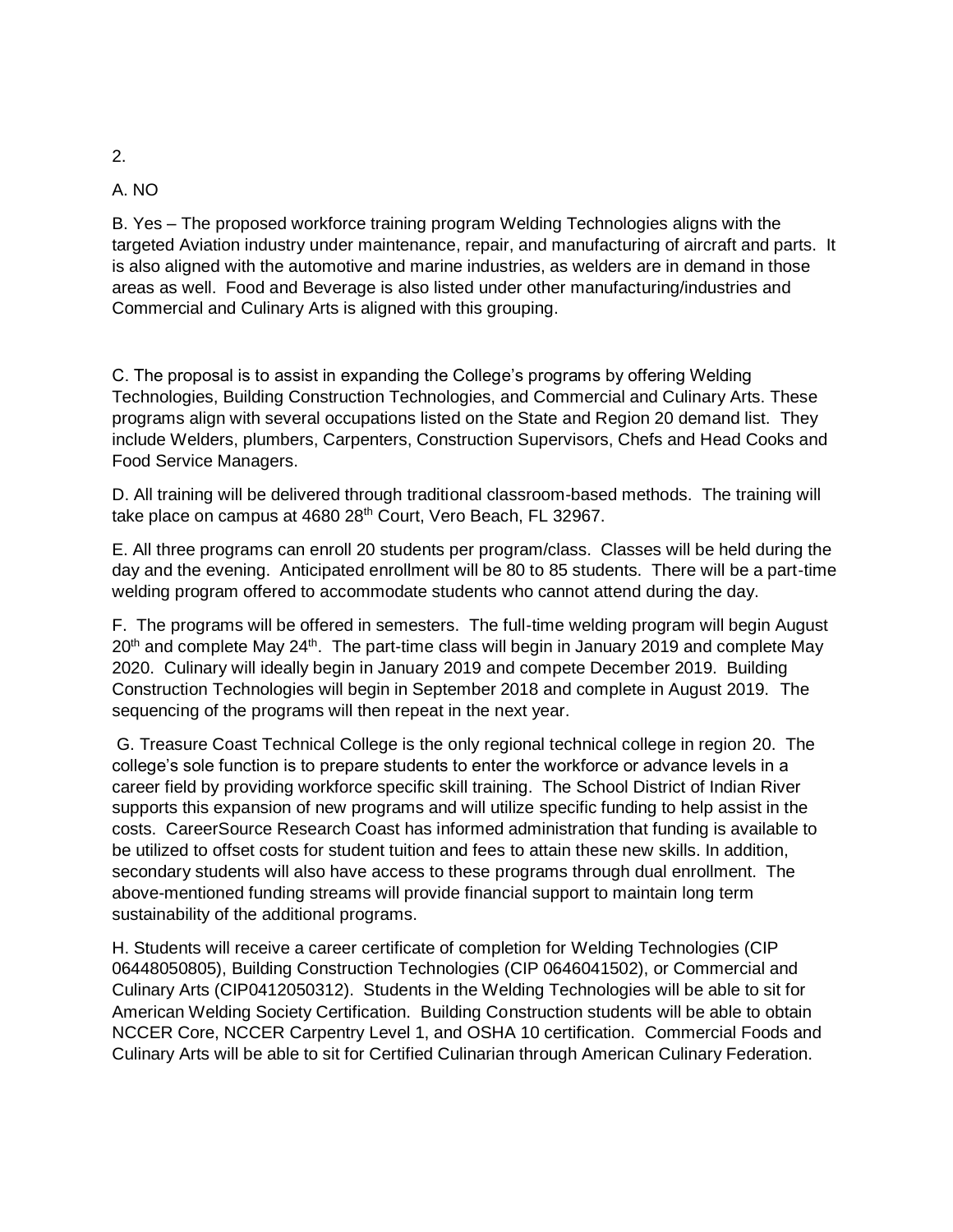I. Yes, there is a local project match amount. The School District of Indian River County has provided \$1,850,000 in funding to build and Industrial Trades classroom and lab with state of the art equipment and relocated the school to a campus with a commercial kitchen.

J. Letters of support have been submitted from CareerSource Research Coast, Indian River Chamber of Commerce, Indian River Board of County Commissioners as well as architectural drawings of the Industrial Trades building.

- 3. Program Budget -
- A. Workforce Training Costs:

| Equipment                           | \$180,000 |
|-------------------------------------|-----------|
| Personnel                           | \$210,000 |
| <b>Facilities</b>                   | \$0       |
| Tuition                             | \$90,000  |
| <b>Training Materials</b>           | \$52,000  |
| Other                               |           |
| <b>Total Project Costs</b>          | \$532,000 |
| ar Warkforce Training Project Fundi |           |

B. Other Workforce Training Project Funding Sources:

City/County

Private Sources

Other (grants)

Total Other funding

Total Amount Requested \$532,0000